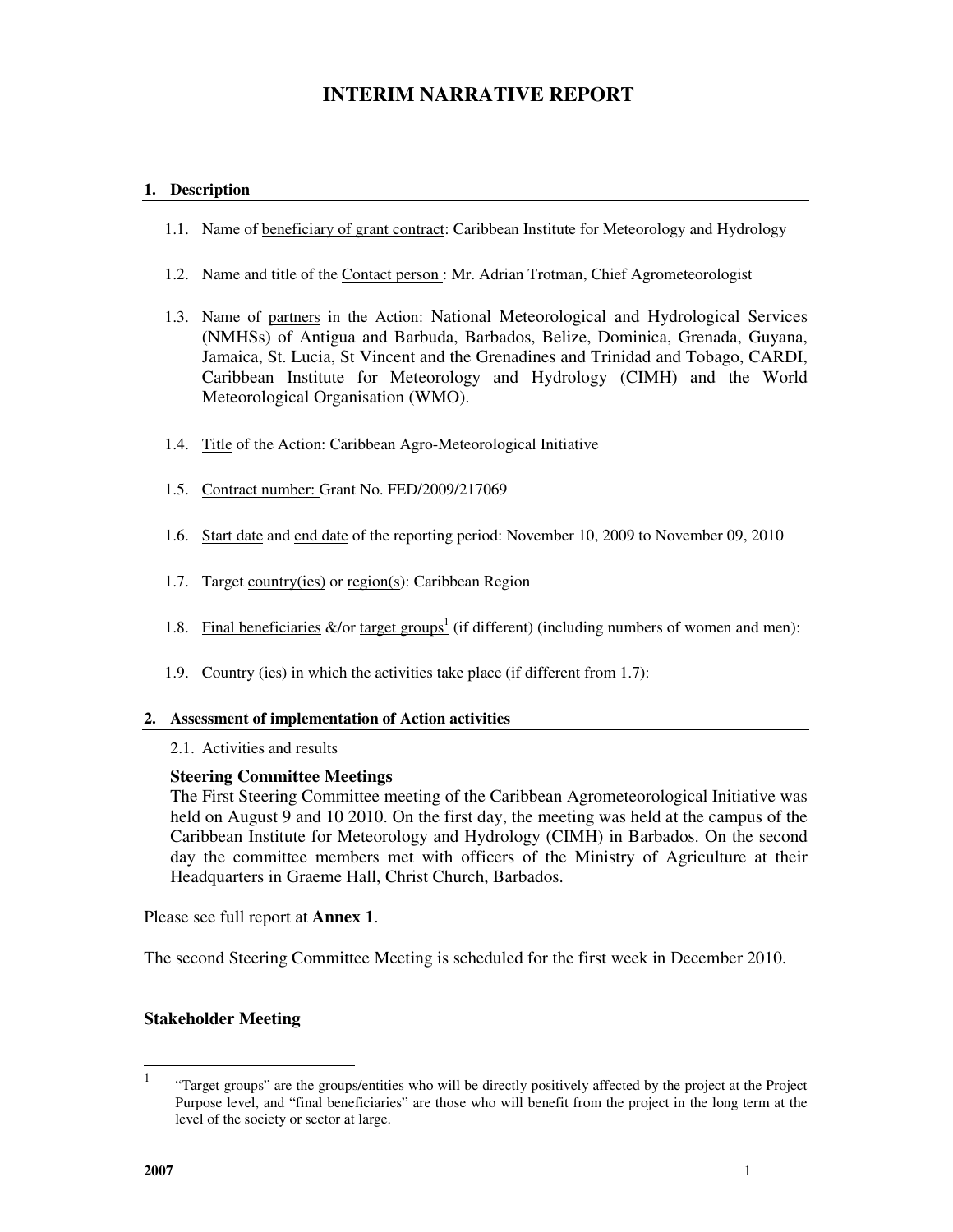The first Stakeholders Meeting took place on 11 February 2010, at the offices of the Caribbean Institute for Meteorology and Hydrology and marked the launch of the project. It involved meteorological and agricultural personnel from the ten project countries.

Other invited non-partner institutions included the Caribbean Community Climate Change Centre (CCCCC), the Caribbean Disaster Emergency Management Agency (CDEMA), the Caribbean Meteorological Organization (CMO) Headquarters Unit, the Inter-American Institute for Cooperation in Agriculture (IICA), the United States Department of Agriculture (representing as key note speaker) and the European Commission Delegation in Barbados and the Eastern Caribbean.

Please see full report at **Annex 2**.

# **Regional Technical Workshops**

The first regional workshop entitled 'Rainy Season Predictors and Interpretation and Management Workshop', took place at the offices of the Caribbean Institute for Meteorology and Hydrology from June  $15^{th}$  to  $19^{th}$  2010.

The purpose of this workshop was to assist the NMHSs of the ten Caribbean countries involved in this Action to develop relevant products applicable to agriculture through the analysis of rainfall (and temperature). CARDI also took part in this training. This training, which involved the proposed statistical approach, was conducted by Dr. Roger Stern of the Statistical Services Centre of the University of Reading, globally recognized for his statistical applications in climatology. Apart from the theoretical training much of the focus was on providing guided hands on activity.

Through CAMI's interest in seasonal rainfall prediction, the project developed synergy with a NOAA/USGS meeting that was hosted by CIMH which focused on re-establishment of Regional Climate Outlook Forum (RCOF). CAMI participants stayed on for this workshop, which ran from 21-23 June, 2010.

The full report is attached at **Annex 3**.

# **Data Rescue**

As at November 30, 2010 the data rescue exercise was completed for six of the ten countries. Staff of the CIMH visited Guyana, Grenada, St. Lucia, St. Vincent and the Grenadines and Antigua and Barbuda to complete the data recovery process. The intention is to continue this activity during year two as the remaining partner countries prepare themselves, while seeking to overcome some challenges to this effort. (See **Relationship with State Authorities**).

Reports on these visits are attached at **Annex 4**.

# **Training Attachments**

Three CIMH staff members visited the University of Reading in the UK, to take part in a training attachment that expanded their statistical analysis skills. The Training furthered the application of the INSTAT and GENSTAT packages introduced at the training workshop held in Barbados.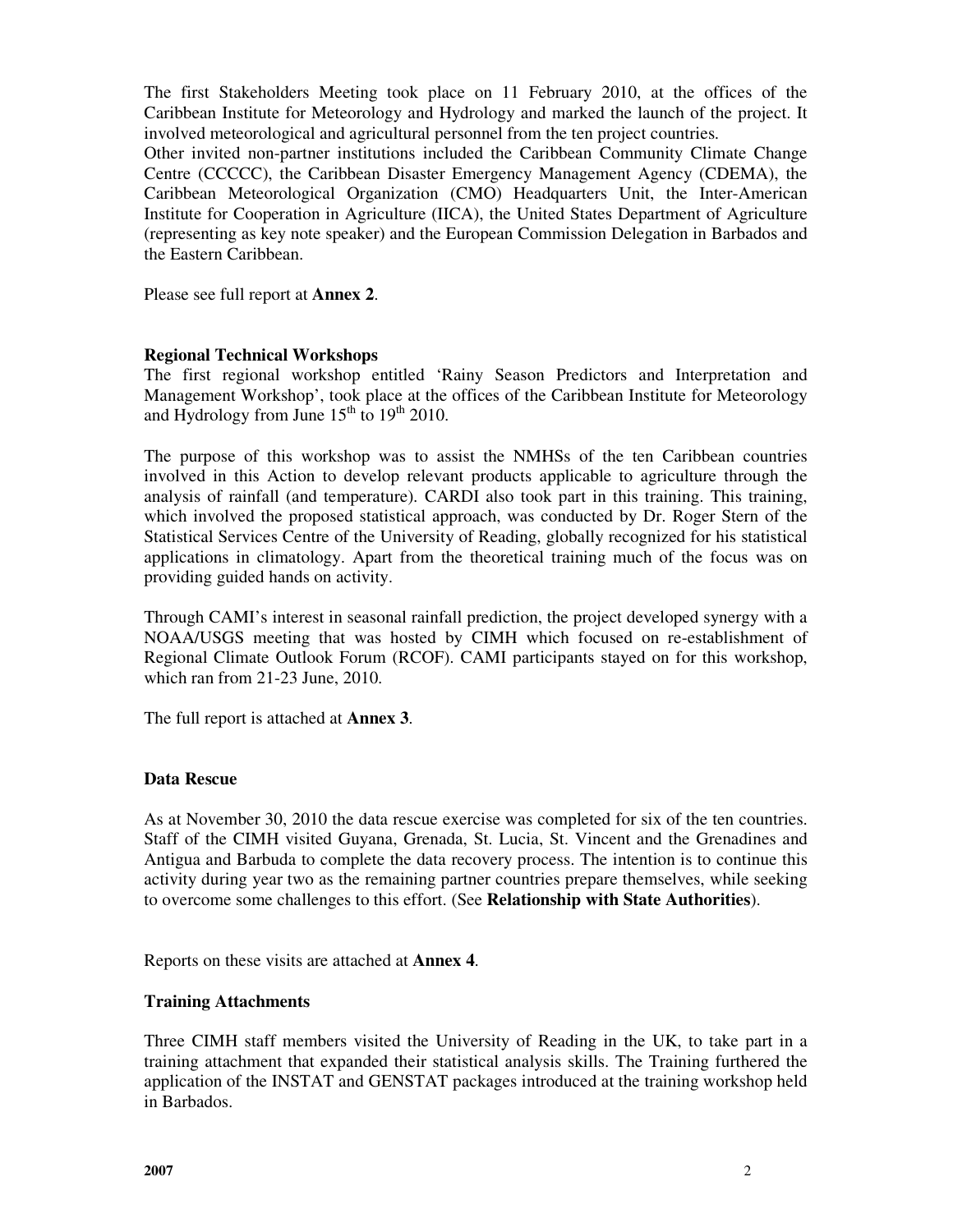See **Annex 5** for the full report.

# **Partners Involvement in the Project**

The National Meteorological and Hydrological Services were involved from start-up of the project. Representatives from each service attended the first Steering Committee (which guided the first year of the project) and Stakeholder meetings held in Barbados in February 2010. (3 days 16 persons). The stakeholder meeting was paramount in beginning nonexisting dialogue between meteorologists and the agricultural community which will be build upon at other meetings, fora and training workshops.

Representatives from each NMHS again attended the technical workshop on Rainy Season Predictors and Interpretation and Management Workshop held in Barbados from June 15<sup>th</sup> to  $19<sup>th</sup>$ , 2010. (4.5 days 15 persons). CIMH staff including the Technical Assistant to the project started thorough data quality checks from May 2010. This was necessary to ensure that the data utilised in rainfall and pest and disease analysis and other work in the CAMI project was of a high standard. Quality checks had also to be done on all data rescued through the project. Climatological analyses, which are done on a weekly basis (approximately two days per week by CIMH core staff, in addition to the Technical Assistant) involves data analysis (rainfall/temperature) of stations from all participating countries namely:-

Rainfall / temperature trends Drought analysis Extreme value analysis Analysis linking rainfall determining impact of El Niño/Southern Oscillation and the North Atlantic Oscillation Dry day and dry spell analysis Potential Flood rains

This analysis which continues in year two will be presented in all Farmers Forums.

The Project Coordinator, Technical Assistant and one other CIMH staff member benefitted from a training attachment at the University of Reading – UK, which furthered the application of INSTAT and GENSTAT to the analysis of climatological data.

The data rescue exercise involved a member of CIMH staff visiting the various territories to capture data in digital format. Staff at the NMHSs assisted in this effort (two cameras were used in each instance, one by the CIMH staff and the other by the NMHS staff). During the months prior to the visit, they also ensured that all data was readily available and easily accessible and during the visit, that the CIMH employee was taken to wherever the data was being stored in the event that it was not all kept in the same location (5 countries 3 days each). Guyana was done in May, Grenada in June, St. Vincent in September, St. Lucia in October and Antigua in November 2010.

Scanned data was sent from Jamaica for input.

The data rescue exercise was underestimated since data is still being entered by the further contracting of one of the data entry clerks (by CIMH) to ensure completion of the activity. This is seen as a priority by CIMH since it is one of their regional mandates.

CARDI representatives also attended the first stakeholder and steering committee meetings and the Rainy Season Predictors and Interpretation and Management Workshop. Dr. Leslie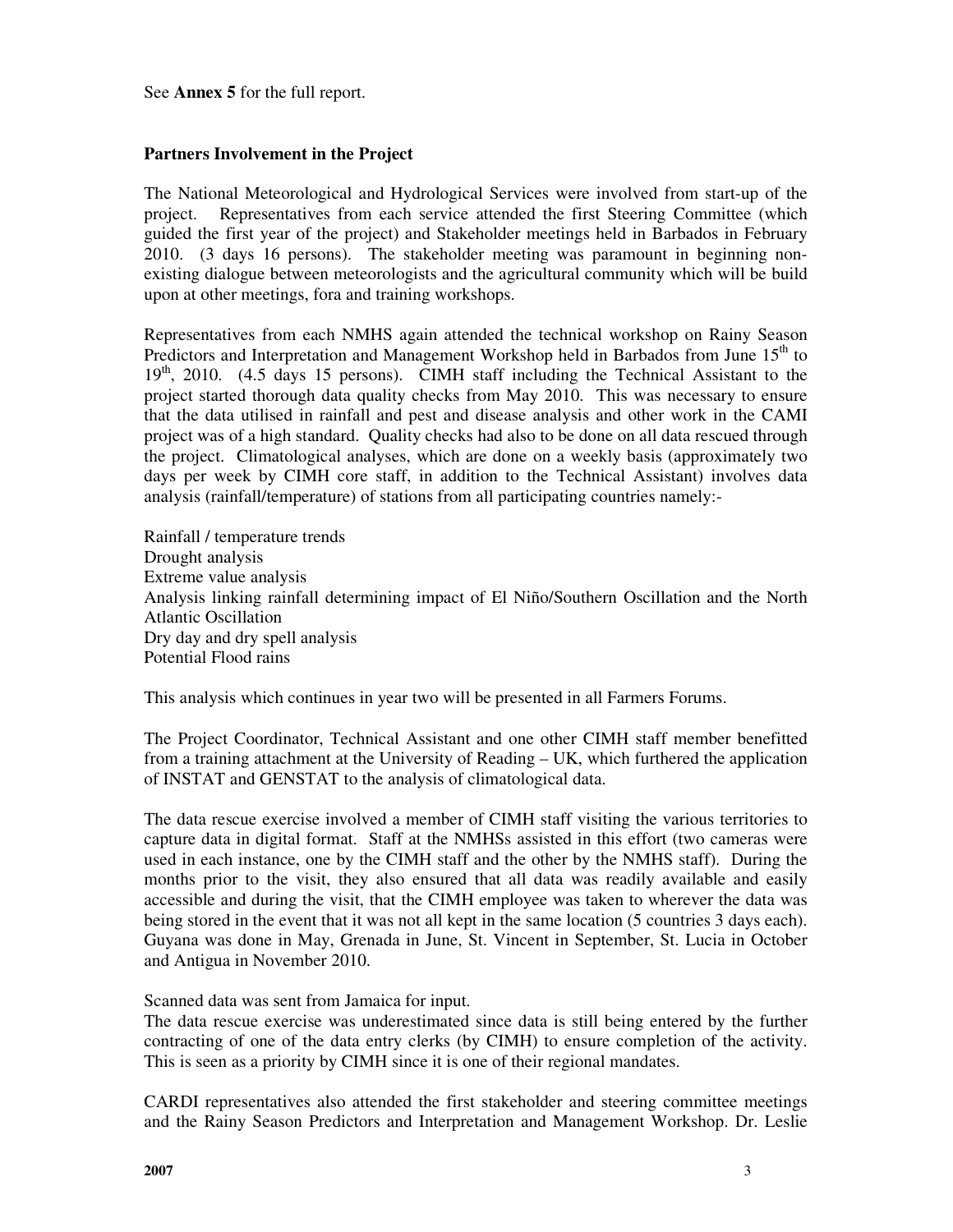Simpson of CARDI was also instrumental in furthering CAMI plans, being involved in discussions and interviews for consultants in Rainfall Analysis and Pests and Diseases and organising the Pests and Diseases workshop in Jamaica that took place at the beginning of Year 2. He was also instrumental in liaising with other country branches of CARDI in seeking potential climate data to be rescued.

Belize commenced planning for the second stakeholder meeting which was held there on December  $7^{th} - 8^{th}$  2010.

Planning for each of the pest and disease meetings began in countries in September 2010.

The budget for the first year underestimated the input by CIMH (the Applicant), particularly with respect to the data rescue related activity and preparation of data to be analysed. This meant that four staff members instead of the three originally anticipated had to be employed on the project. Not originally budgeted in the activity of The Applicant, but a critical part of the activity included:

-Quality check and control of meteorological data rescued (this is apart from the data entry by the data entry clerks) and others submitted electronically for use in the project, and this was done by the Applicant's staff.

-Creation and maintenance (actually done by one of the Meteorological Data Quality staff with an IT background) of the project web page.

# **Other Workshops / Seminars attended by Project Manager**

# **Presentations made on the CAMI Project by Project Coordinator**

"From Strategic Plan to Implementation" presented at the conference on **Climate Change and Agriculture in the Caribbean: Protected Agriculture – An Adapatation Option** 17- 19 October 2010, Grenada. Sponsored by the CTA and CARDI. This was one of the conferences as part of the annual Caribbean Week of Agriculture held in Grenada. The presentation discussed the birth of the CAMI concept, which was embedded in a strategic plan developed for agrometeorology in the Caribbean, to the point where it is being implemented.

"Weather and Climate Information for policy making and on-farm decision making" at the **Seminar for farmers of the Barbados Agricultural Society.** This seminar was prompted by agricultural losses from weather and climate phenomena in Barbados during the year. Hurricane Tomas was the most recent of these, but losses earlier in the year were catastrophic from drought; and flood once the drought was over. It was a year of weather/climate –related losses. The presentation showed how CAMI through the provision of information to farmers and the wider agricultural community will be able to reduce such losses as well as reduce the costs of inputs on farms.

Added to these Mr. Gary Ramirez, the CAMI focal point for the Ministry of Agriculture Belize, wrote an article on CAMI in Issue 9 of the Belize Ag Report (Nov-Dec 2010).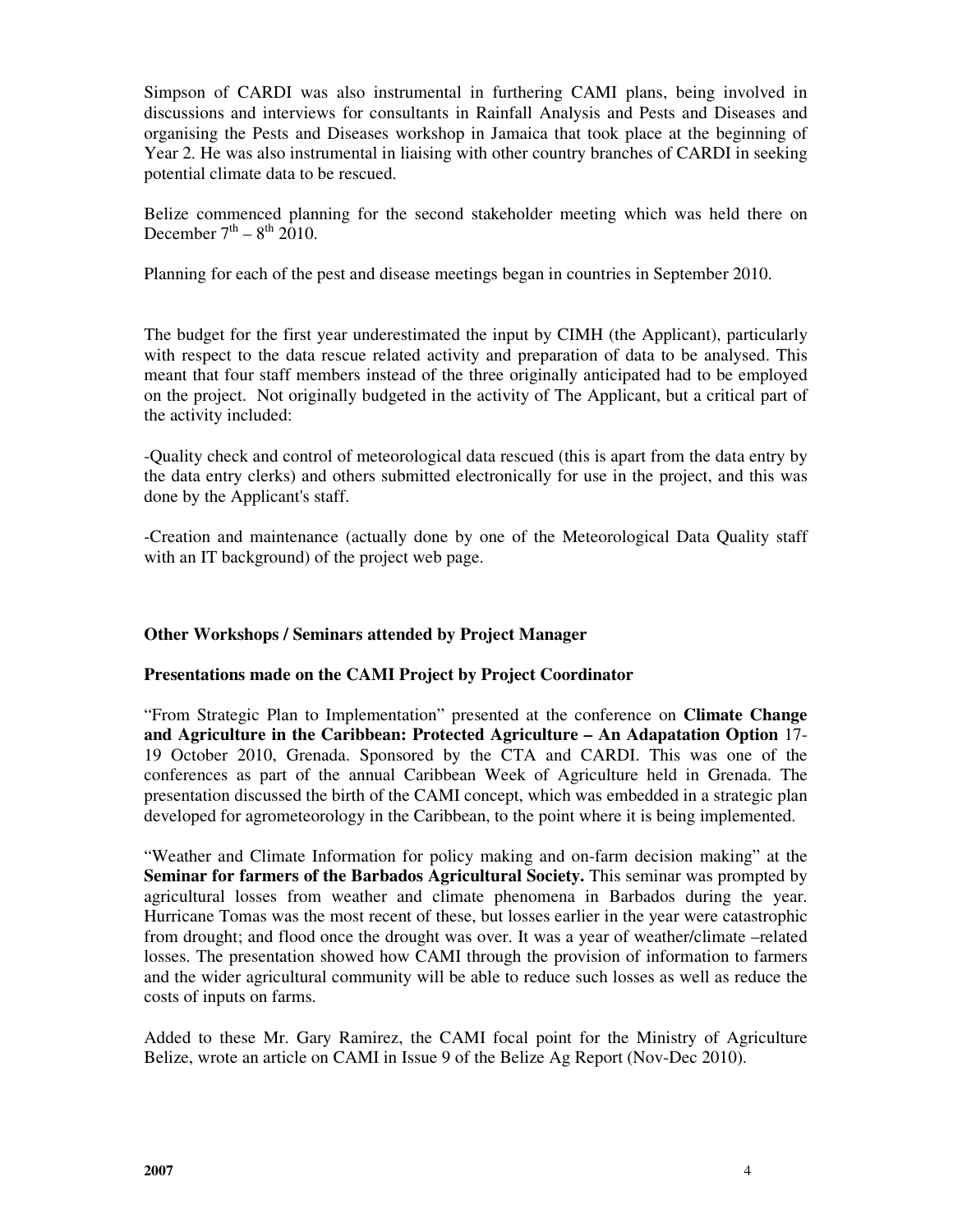Reason for modification for the planned activity <please elaborate on the problems including delay, cancellation, postponement of activities- which have arisen and how they have been addressed> (if applicable):

Results of this activity <please quantify these results, where possible; refer to the various assumptions of the Logframe>:

- 2.2. There were no contracts (works, supplies, services) above 5000€ awarded for the implementation of the action during the reporting period.
- 2.3. Please provide an updated action plan  $2$

The Updated Action Plan is attached as part of the interim financial report.

 $\ddot{\phantom{a}}$ 

<sup>2</sup> This plan will cover the financial period between the interim report and the next report**.**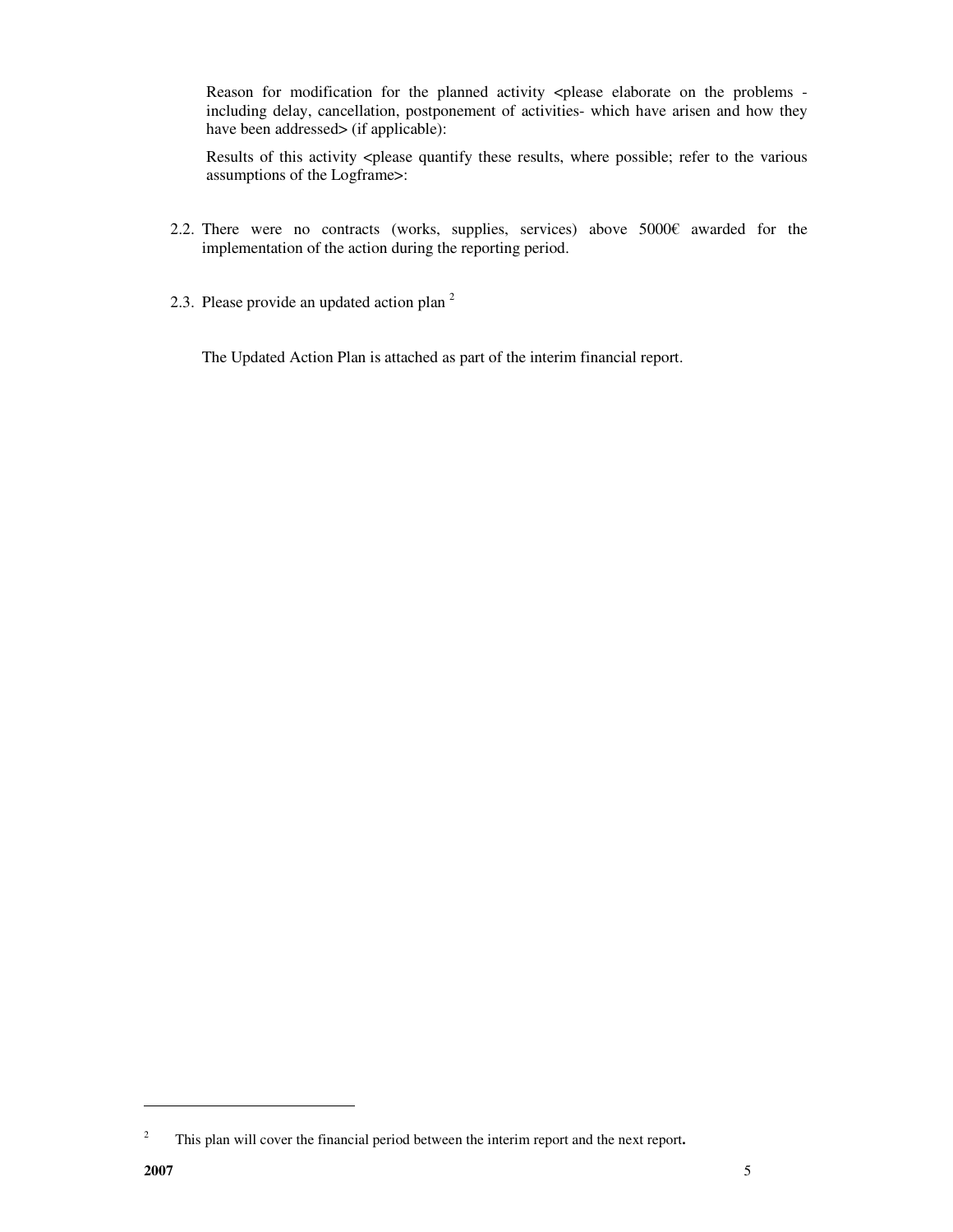| <b>Year Two</b>                                                                                 |                                                  |                                                            |                                                        |                             |                             |                                                                                                                              |                |                                                       |                                                    |                   |                                                |    |                           |
|-------------------------------------------------------------------------------------------------|--------------------------------------------------|------------------------------------------------------------|--------------------------------------------------------|-----------------------------|-----------------------------|------------------------------------------------------------------------------------------------------------------------------|----------------|-------------------------------------------------------|----------------------------------------------------|-------------------|------------------------------------------------|----|---------------------------|
|                                                                                                 |                                                  | Semester 1                                                 |                                                        |                             |                             |                                                                                                                              | Semester 2     |                                                       |                                                    |                   |                                                |    |                           |
| Activity                                                                                        | Month 1                                          | $\overline{c}$                                             | 3                                                      | 4                           | 5                           | 6                                                                                                                            | $\overline{7}$ | 8                                                     | 9                                                  | 10                | 11                                             | 12 | Implementing body         |
| Pest Meetings                                                                                   | Planning<br>by<br><b>NMHSs</b>                   | Jamaica<br>Belize<br>Planning by<br><b>NHMSs</b>           | Grenada<br>St. Lucia<br>Trinidad<br>Guyana<br>Dominica |                             |                             | Planning by<br><b>NMHSs</b>                                                                                                  |                | St. Vincent<br>and the<br>Grenadines                  | Antigua<br>and<br>Barbuda                          |                   |                                                |    | <b>NMHSs</b>              |
| <b>Farmers Forums</b>                                                                           |                                                  |                                                            |                                                        |                             |                             | Planning by NMHSs and<br>CIMH, procurement of<br>expert, preparation of<br>material and venues and<br>invitations of farmers |                | Trinidad and<br>Tobago<br>Grenada<br>St. Vincent      | St. Lucia<br>Antigua<br>and<br>Barbuda<br>Dominica | Belize<br>Jamaica | <b>Barbados</b><br>Guyana                      |    | NMHSs, CIMH               |
| Pest Management<br>Workshop                                                                     |                                                  |                                                            |                                                        |                             | Planning and<br>preparation | Held in<br><b>Barbados</b><br>April 4-5                                                                                      |                |                                                       |                                                    |                   |                                                |    | <b>CIMH</b>               |
| Publications and<br>Communications<br>Strategy<br>Workshop                                      |                                                  |                                                            |                                                        | Planning and<br>preparation |                             | Held in<br><b>Barbados</b><br>April 6-7                                                                                      |                |                                                       |                                                    |                   |                                                |    | <b>CIMH</b>               |
| Pests and<br><b>Diseases</b><br>CARDI and CIMH<br>attachment at<br>International<br>Institution |                                                  |                                                            |                                                        |                             |                             |                                                                                                                              |                |                                                       |                                                    |                   | CARDI<br><b>CIMH</b><br>attachment<br>in Italy |    | <b>CIMH</b>               |
| Data Rescue                                                                                     | Preparation by<br><b>Trinidad Met</b><br>Service |                                                            | Trinidad                                               |                             |                             |                                                                                                                              |                | Preparation by<br>Dominica and Belize<br>Met Services | Dominica                                           | Belize            |                                                |    | NHMSs, CIMH               |
| 2 <sup>nd</sup> Stg. Committee<br>Meeting                                                       | Planning<br>by Belize<br>Met<br>Service          | Meeting<br>held in<br><b>Belize</b><br>December<br>$7 - 8$ |                                                        |                             |                             |                                                                                                                              |                |                                                       |                                                    |                   |                                                |    | <b>Belize Met Service</b> |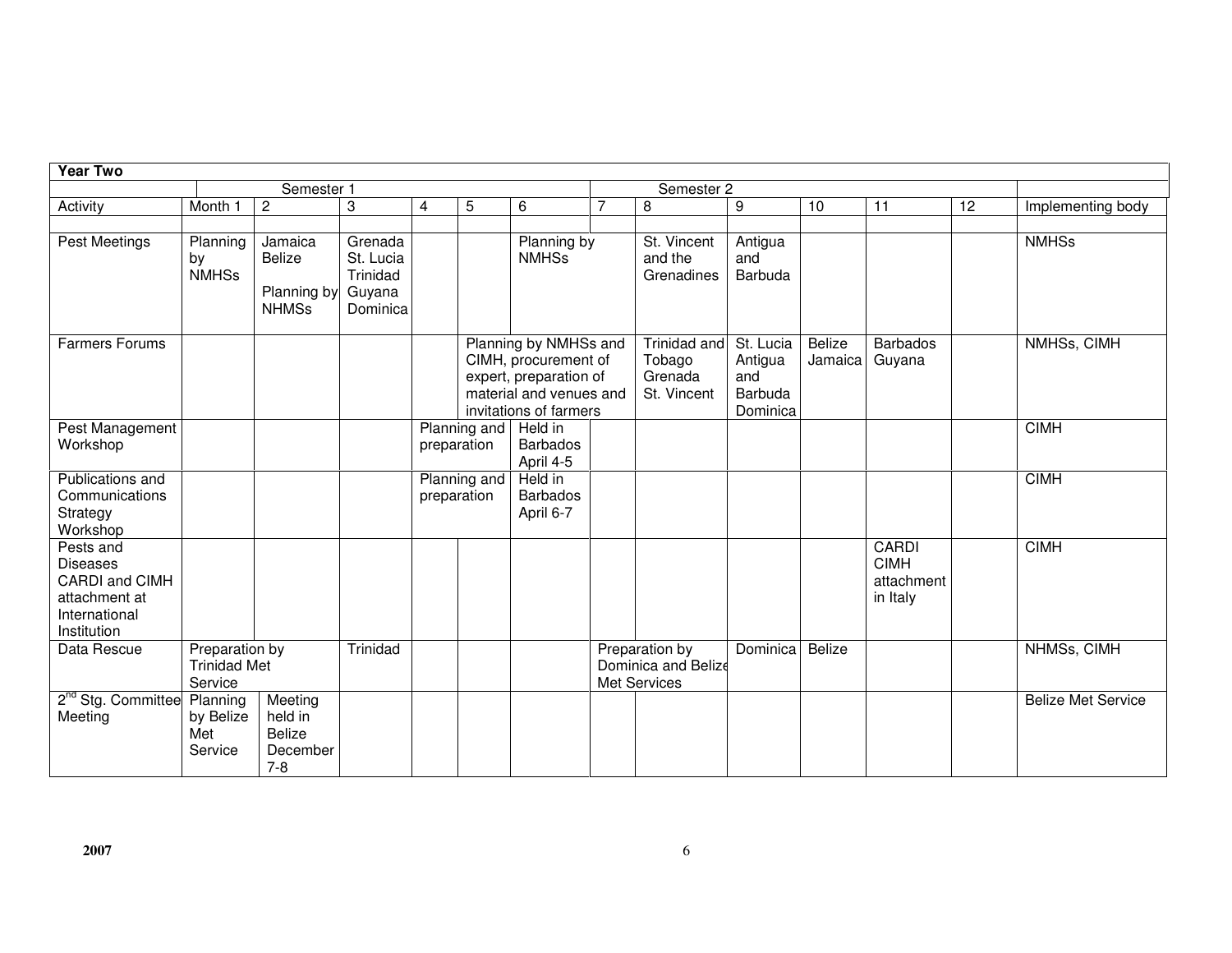| 3 <sup>rd</sup> Stg. Committee |                                                 |                                                                                  |  |  |             |  |  |  | Preparation by Guyana Met | Guvana I | Guyana Met Service |
|--------------------------------|-------------------------------------------------|----------------------------------------------------------------------------------|--|--|-------------|--|--|--|---------------------------|----------|--------------------|
| Meeting                        |                                                 |                                                                                  |  |  |             |  |  |  | Service and CIMH          |          |                    |
| Rainfall and                   |                                                 | CIMH staff and the Technical Assistant continue Data Quality Checks and Rainfall |  |  |             |  |  |  |                           |          |                    |
| Temperature                    | and Temperature Analysis                        |                                                                                  |  |  |             |  |  |  |                           |          |                    |
| Analysis                       | Preparation of presentations for Farmers Forums |                                                                                  |  |  |             |  |  |  |                           |          |                    |
| Development of                 |                                                 |                                                                                  |  |  | Preparation |  |  |  |                           |          | <b>CARDI Pest</b>  |
| Research                       |                                                 |                                                                                  |  |  |             |  |  |  |                           |          | and Disease        |
| Approach for                   |                                                 |                                                                                  |  |  |             |  |  |  |                           |          | Consultant         |
| Regional Pest and              |                                                 |                                                                                  |  |  |             |  |  |  |                           |          |                    |
| Disease Modelling              |                                                 |                                                                                  |  |  |             |  |  |  |                           |          |                    |
| Crop weather                   |                                                 |                                                                                  |  |  |             |  |  |  | Planning and Preparation  |          | CIMH, CARDI and    |
| Modelling/Simulati             |                                                 |                                                                                  |  |  |             |  |  |  |                           |          | WMO, Consulting    |
| on.                            |                                                 |                                                                                  |  |  |             |  |  |  |                           |          | Institution        |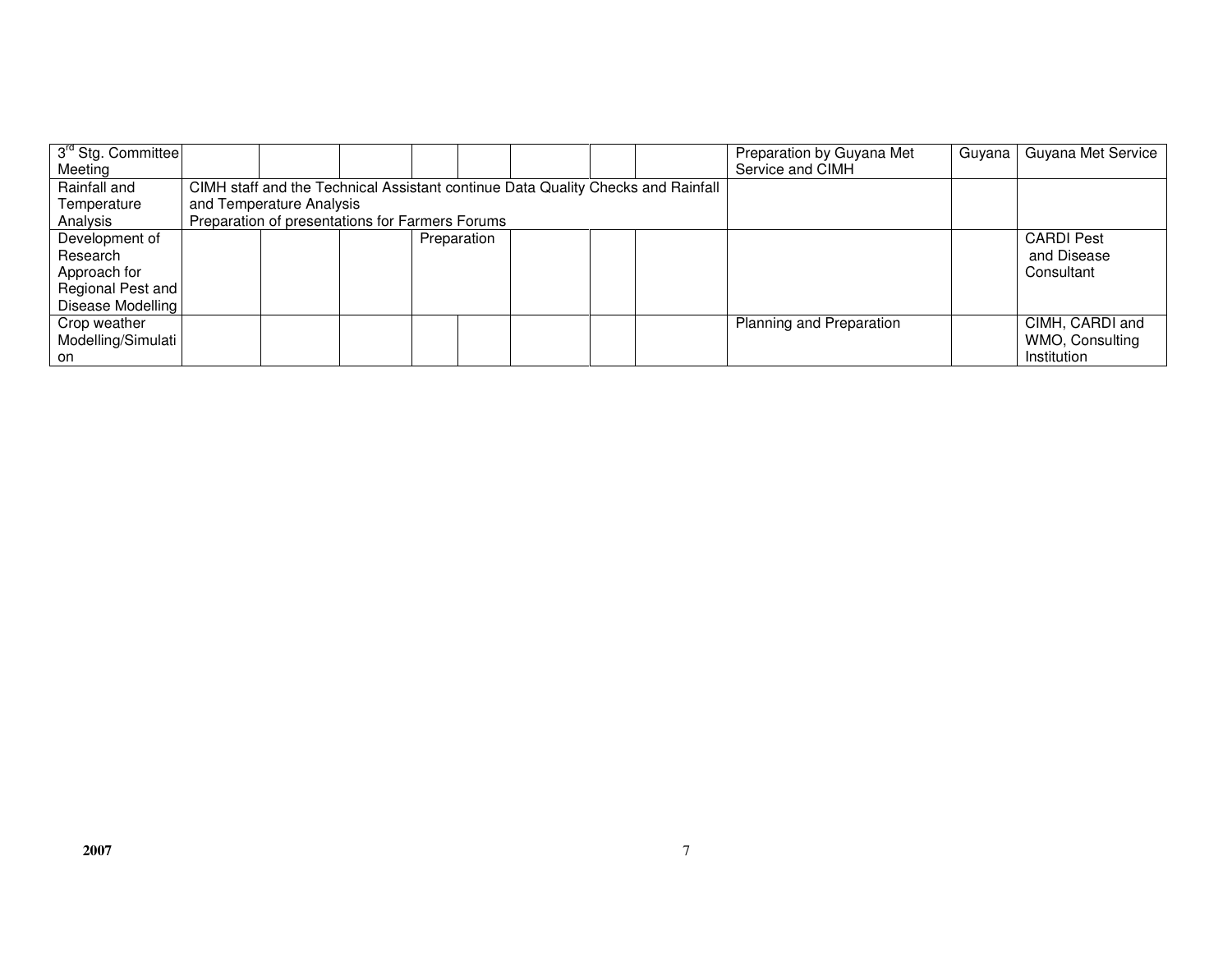### **3. Partners and other Co-operation**

3.1. How do you assess the relationship between the formal partners of this Action (i.e. those partners which have signed a partnership statement)? Please specify for each partner organisation.

Working relationships existed amongst the Meterological partners of this action for many decades. The countries represented by National Meteoroloical Services in this Action are ten of sixteen member states of the Caribbean Meteorological Organisation of which the Caribbean Institute for Meteorology and Hydrology is the Training, Research and data archiving arm. At least 80 % of the staff of CMO NMHS were trained by CIMH. Also, CIMH is a WMO Regional Training Centre and collaborates on many initiatives with WMO.

The NMHS (except Grenada) are contributing members of WMO. So there has already been an atmosphere of trust in collaborating which continues in CAMI. CARDI, and agricultural research and development institution does not share the history with the Meteorological Services, but as a Caribbean Regional Organisation, has a longstanding relationship with the CIMH, the applicant and the CAMI project coordinator. Such a history of collaboration and atmosphere of trust is paramount for successful implementation of projects. Communicating on the Action because of these has been very cordial as the main players are quite familiar with each other.

The benefit of the Action allows for collaboration in an area of meteorology that there is not as much collaboration and this marks a key breakthrough in the region in agrometeorology. This provides an opportunity for the NHMS to develop similar relationship with agricultural institutions including CARDI.

3.2. How would you assess the relationship between your organisation and State authorities in the Action countries? How has this relationship affected the Action?

The major State Authorities with which CIMH interacts within this Action are the National Meteorological Services and their relevant Ministries. These relationships have been very strong for many decades and have been discussed previously. The other major sector authorities with which the Action requires CIMH to interact are the Ministries/Departments of Agriculture. In some countries (for example Barbados and Guyana) the NMHS are already administered by the Ministries of Agriculture. In the other cases, the strength of the relationship varies with strong history of interaction in some cases and weaker ones in other cases. But in all cases CMH have had some level of direct interaction with the Ministries of Agriculture in the past, whether through our training or research programmes or as a result of installing or calibrating their instruments.

The primary concern during the Action is the pace of the data rescue, which has more to do with tracking or accessing some forms of paper data than any relationship with State Authorities. For example, in the case of Dominica, authorities have reports of station records, but likely due to poor record keeping the exact location of the data has not yet been determined. In the case of Trinidad and Tobago, data exist in a room in the Water Resources Authority. It has been reported that this data has been locked away in a room for many years that have been flooded during a rain storm earlier in the year. This room has been classified as a bit of an environmental hazard and some of the paper data may have to be cleaned before capturing. We may find that there may be similar concerns with the data in other countries, for example Dominica. In these cases, what is required for the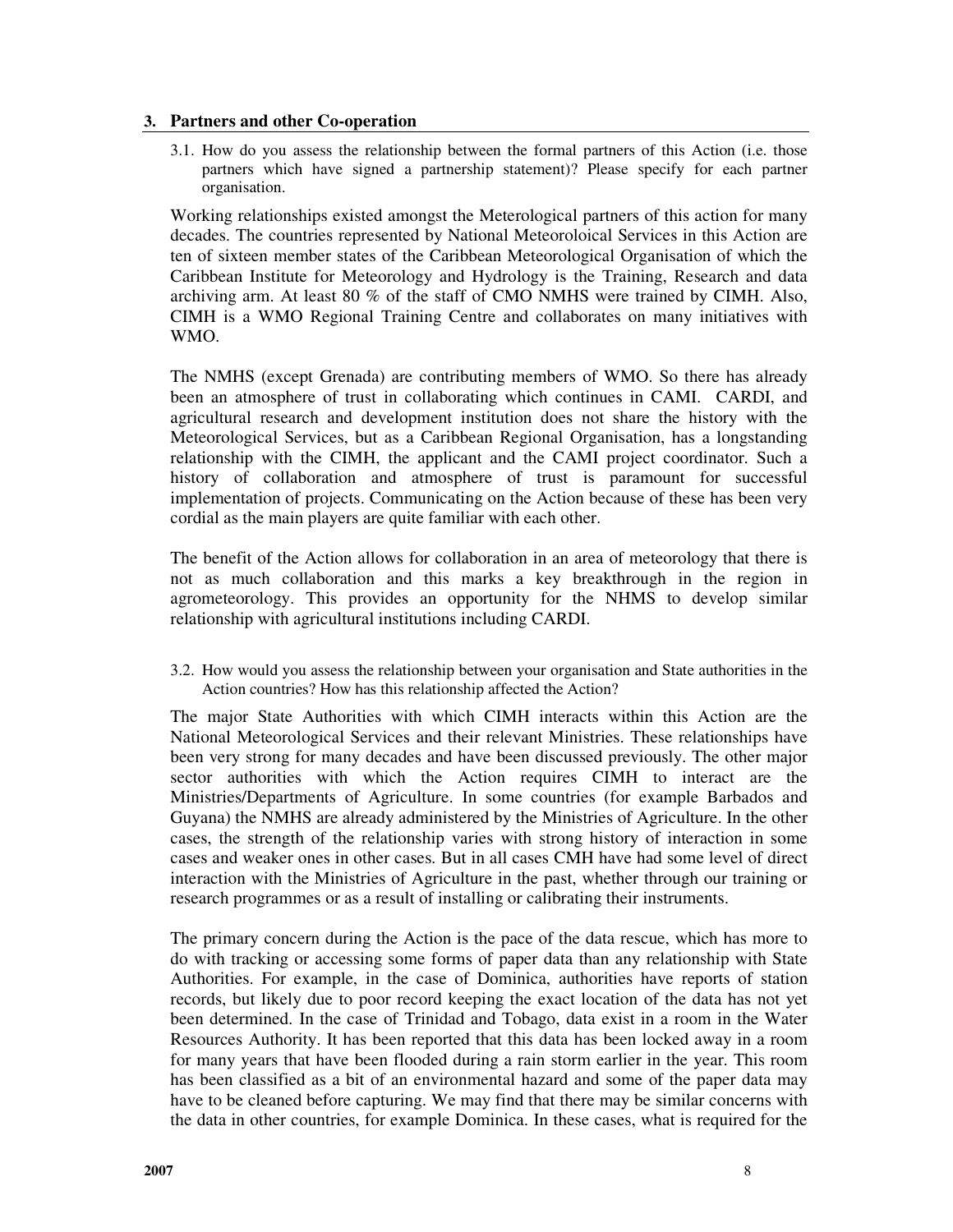capture of such data may go beyond what CAMI can provide. CIMH is currently seeking funding through other channels to tackle these very difficult cases to augment what CAMI can make available.

There have also been the odd occasion where staff could not have been released or were unavailable to attend a meetings/workshops. These three cases were because of internal circumstances rather than relationship issues. Such occurrences are to be expected during and Action. For example, the Rainfall Analysis workshop came days after a General Election in Trinidad and Tobago, and where the Meteorological Officer was released the new Authorities were still in the very early process of assessing its workforce and determining its strategy and therefore a Ministry of Agriculture person was not released.

Other than these, Ministries of Agriculture have been very responsive and keen to take part in the Action. They have taken part in the Stakeholder meetings and joined the Rainfall Analysis workshop (apart from those countries affected by the strike action of the regional airline carrier) for the last two days as designed.

3.3. Where applicable, describe your relationship with any other organisations involved in implementing the Action:

# **Subcontractors**

The relationship with the Statistical Services Centre (SSC) of the University of Reading, and in particular Dr. Roger Stern, is not a new one. Staff from CIMH (Mrs. Lisa Kirton Reed, Ms. Lisa Agard, and Mr. Anthony Moore) involved in this action have graduated from the SSC programme in Statistics in Applied Climatology. Staff of other CAMI partner institutions (the National Meteorological Services of Dominica, Trinidad and Tobago and St. Vincent and the Grenadines) involved in this Action have also been graduates of this programme. Also, the project coordinator was a student of Dr. Stern in Statistical Climatology during his graduate degree at the University of Reading. It is this wealth of world renowned experience in the field that CAMI sought to draw upon. This, we think went very well to the point where, because of this initial CAMI effort, a full programme is begin developed with the SSC in Statistics in Applied Climatology in collaboration with the Caribbean Community Climate Change Centre.

# **Farming Community**

CIMH does not have a strong history of dealing directly with farmers. As a regional organization, CIMH tends to have more of a working relationship with agricultural ministries, with the intention that national Meteorological Services and Agricultural Extensions Services will deal directly with the farming communities in their respective nations. This has not been successful in the region since information is not being tailored for the farming community – hence the genesis of CAMI. However, due to CAMI, CIMH has developed a relationship with the Caribbean Farmers Network (CAFAN) and some its national associates (e.g. the Barbados Agricultural Society and the Trinidad and Tobago Agricultural Society). It is expected that the relationship with this group would grow even stronger once the farmers' forums begin in 2011.

#### **Relationship with Other non-Partner Organisations**

As the regional agricultural research institute, CARDI has a longstanding working relationship with agricultural Ministries and departments, providing  $R \& D$  in many aspects of agriculture. This work has involved working with the farming community in many initiatives. National Meteorological Services are often called upon by their agricultural ministries to